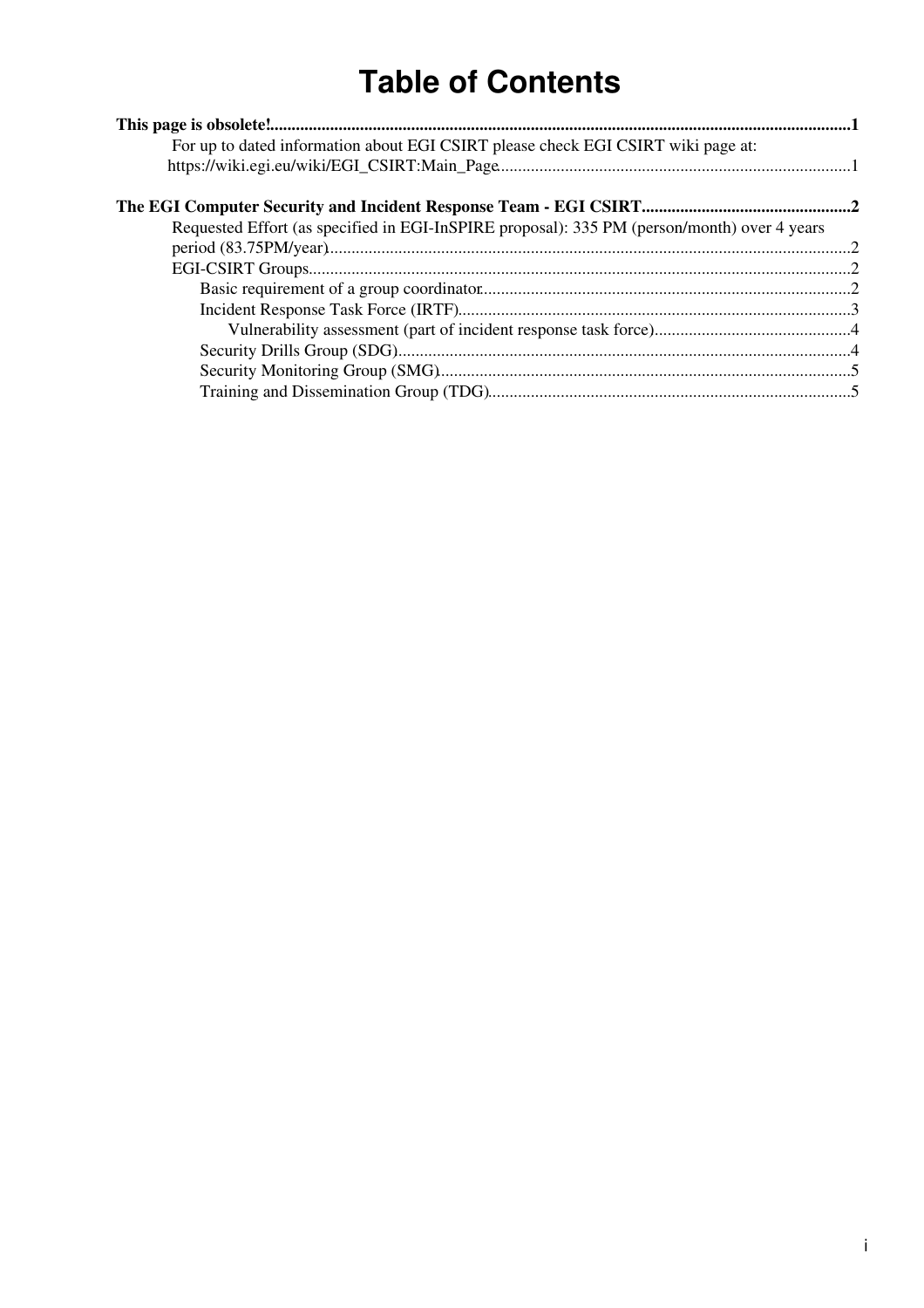<span id="page-1-0"></span>**This page is obsolete!**

<span id="page-1-1"></span>**For up to dated information about EGI CSIRT please check EGI CSIRT wiki page at: [https://wiki.egi.eu/wiki/EGI\\_CSIRT:Main\\_Page](https://wiki.egi.eu/wiki/EGI_CSIRT:Main_Page)**

This page is obsolete! 1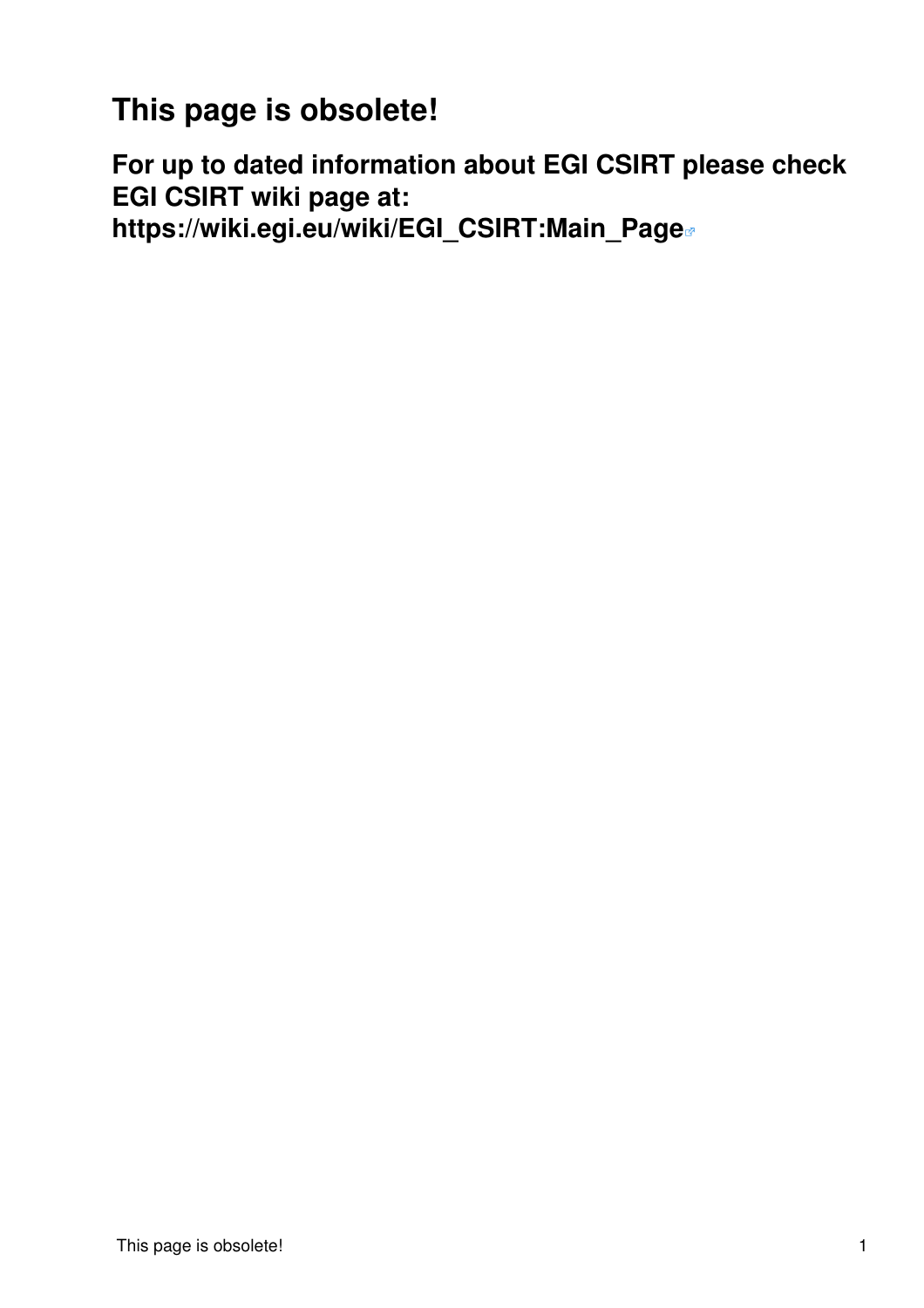# <span id="page-2-0"></span>**The EGI Computer Security and Incident Response Team - EGI CSIRT**

[quoted from section TSA1.2: A Secure Infrastructure of EGI-InSPIRE proposal]

The EGI CSIRT covers all aspects of operational security aimed at achieving a 'secure infrastructure' within EGI and relies on site and NGI security contact information maintained in the GOCDB by each NGI. The EGI CSIRT ensures both the coordination with peer grids and with the NGIs and NREN CSIRTs. The EGI CSIRT acts as a forum to combine efforts and resources from the NGIs in different areas, including Grid security monitoring, Security training and dissemination, and improvements in responses to incidents (e.g. security drills). Each NGI will appoint an NGI Security Officer in order to provide the NGI CSIRT function. The resulting group of NGI Security Officers collaborate as part of the EGI CSIRT.

The EGI CSIRT is led and coordinated by the EGI Security Officer, whose role and mission are defined by security policies approved by EGI and the NGIs.

<span id="page-2-1"></span>**Requested Effort (as specified in EGI-InSPIRE proposal): 335 PM (person/month) over 4 years period (83.75PM/year)**

| 4PMs                 | 12PMs UNI | 16PMs            | $16$ PMs             | 12PMs                | 20PMs KIT           | 4PMs                |
|----------------------|-----------|------------------|----------------------|----------------------|---------------------|---------------------|
| <b>UPT</b>           | LINZ      | <b>IPP-BAS</b>   | <b>SWITCH</b>        | <b>CESNET</b>        |                     | <b>UCPH</b>         |
| 16PMs<br><b>CSIC</b> | 3PMs CSC  | 44PMs CNRS       | 4PMs<br><b>GRNET</b> | <b>8PMs KFKI</b>     | 8PMs TCD            | 4PMs<br><b>IUCC</b> |
| 12PMs<br><b>INFN</b> | 4PMs UoM  | <b>4PMs UKIM</b> | 28PMs NCF            | 8PMs<br><b>SIGMA</b> | 12PMs CYFRONET      | 8PMs LIP            |
| 8PMs IPB             | 12PMs     | 8PMs VR          | 4PMs                 | 8PMs UI              | <b>8PMs TUBUTAK</b> | 40PMs               |
|                      | e-ARENA   | <b>SNIC</b>      | <b>ARNES</b>         | SAV                  | <b>ULAKBIM</b>      | <b>STFC</b>         |

# <span id="page-2-2"></span>**EGI-CSIRT Groups**

The following working groups were proposed to be formed before the start of EGI project. Each group is coordinated by a group coordinator and consists of NGI security officers. A NGI security officer (as well as the other members of the NGI's security team) can join more than one group. A NGI security officer can also take one (but only one) group coordinator role. More groups will be formed when needed.

- Incident Response Task Force
- Security Monitoring Group
- Security Drills Group
- Training and dissemination group

As discussed at the face to face meeting on 22nd/23rd March 2010, a list of tasks were identified within each group. It is NOT a complete list and **input/suggestion** are highly appreciated. The to be appointed group coordinators might update or ammend the list of tasks when applicable.

## <span id="page-2-3"></span>**Basic requirement of a group coordinator**

A coordinator with sufficient experience will be appointed in each group to coordinate the work within the group.The coordinator should be able to:

maintain and develop good working relationship with both group members, other CSIRT members • and external colleagues;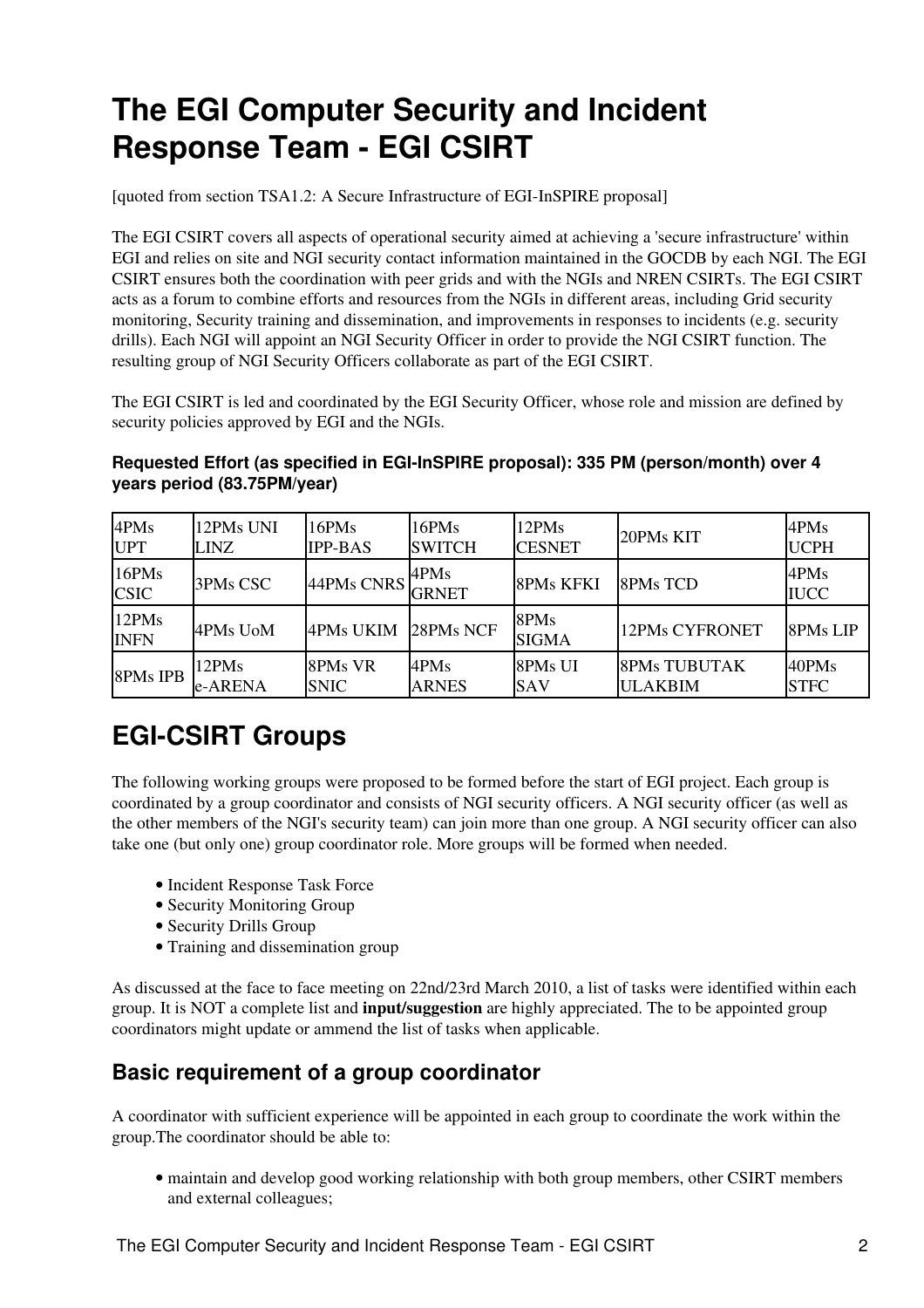- set clear and measurable objectives, tasks and milestones;
- coordinate all activities within the group to make sure that agreed objectives, tasks and milestones can be achieved;
- perform additional assignments and responsibilities as agreed with the EGI CSIRT security officer or the project management;

**EGI CSIRT members (aka NGI security officers) are encouraged to take either a coordinator role or to participate into work of these groups.**

**NOTE: in order to get the team ready before 1st May, the deadline of group coordinator application (express your interest in the role) is Friday 16th April.**

## <span id="page-3-0"></span>**Incident Response Task Force (IRTF)**

**Objective:** Handle day to day operational security issues and coordinate Computer-Security-Incident-Response across the EGI infrastructure.

#### **Tasks:**

- Replace [OSCT](https://twiki.cern.ch/twiki/bin/view/LCG/OSCT)-DC
- Swift response to any reported computer security incident affecting EGI infrastruture
- Security Incident Management
	- ♦ Existing communication channel (mail list/security wiki) migration
	- ♦ New communication channel (if needed) setup
	- ♦ Incident response tools development, evaluation and adaptation
	- ♦ Incident handling procedures update/maintainence
- Adapt the current EGEE computer security incident response procedures to EGI framework.
- Establish addtional operational and/or escalation procedures when required
	- ♦ a procedure to suspend a site from the EGI infrastructure
	- ♦ a procedure and agreed criteria to ban (blacklist) a user, a group of users and/or a VO
- vulnerability assessment
	- ♦ Regularly monitor vulnerability databases
	- ♦ Assess impact of vulnerabilities on the EGI infrastructure
	- ♦ Advise the project mitigation solutions

**Additional requirement to the Coordinator:** Ideally, the coordinator should have track record of coordinating computer security incident response across multiple Grids/countries.

#### **Coordinator: TBC**

#### **Volunteers**:

| <b>Name</b>                          | <b>NGI</b>        |                   | Home Orgnazation   Effort Avalible (PM) |
|--------------------------------------|-------------------|-------------------|-----------------------------------------|
| Leif Nixon                           |                   | <b>NDGF</b>       |                                         |
| Ake Sandgren                         |                   | <b>NDGF HPC2N</b> |                                         |
| Daniel Kalici (for Malware Analysis) |                   | <b>NDGF</b>       |                                         |
| Daniel Kouril                        |                   | <b>CESNET</b>     |                                         |
| Michal Prochazka                     |                   | <b>CESNET</b>     |                                         |
| Dorine Fouossong                     | <b>France NGI</b> |                   |                                         |
| David O'Callaghan                    | <b>Irland NGI</b> | TCD               |                                         |
| Mingchao Ma                          | <b>UK NGI</b>     | <b>STFC - RAL</b> |                                         |
| Christos Triantafyllidis             | <b>Greek NGI</b>  |                   |                                         |
| Ursula Epting                        | German NGI        | KIT-GridKa        |                                         |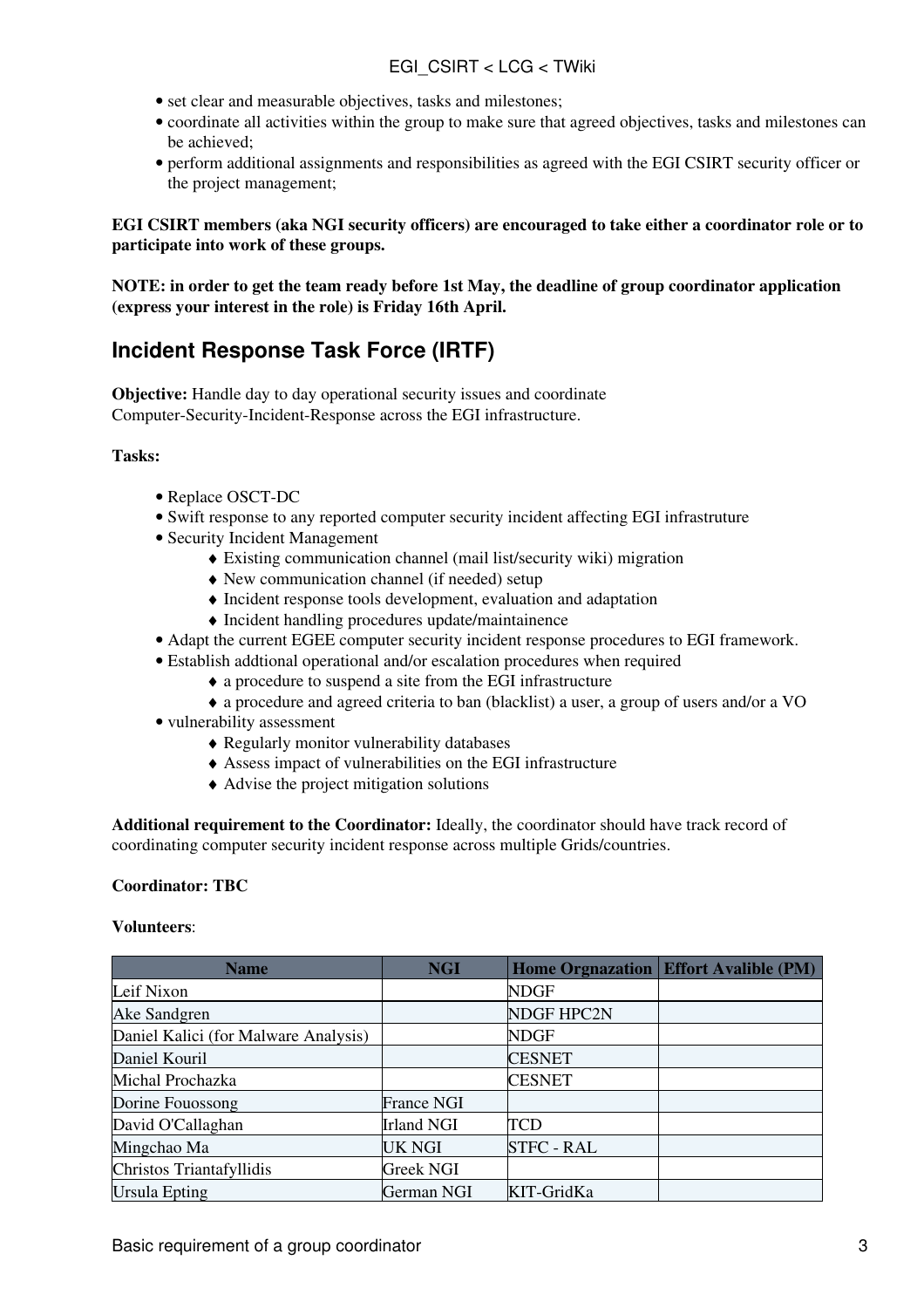#### EGI\_CSIRT < LCG < TWiki

| Tobias Dussa     | German NGI             | KIT-GridKa    |  |
|------------------|------------------------|---------------|--|
| Michael Hausding | Switzerland NGI SWITCH |               |  |
| Carlos Fuentes   | Spanish NGI            | RedIris       |  |
| Sven Gabriel     | Dutch NGI              | <b>NIKHEF</b> |  |
| Nuno Dias        | Portugal NGI           | LIP           |  |
|                  |                        |               |  |
|                  |                        |               |  |

<span id="page-4-0"></span>**Vulnerability assessment (part of incident response task force)**

| <b>Name</b>                      | <b>NGI</b> |                 | Home Organization   Effort Available (PM) |
|----------------------------------|------------|-----------------|-------------------------------------------|
| Leif Nixon                       |            | <b>NDGF</b>     |                                           |
| Michael Hausding Switzerland NGI |            | <b>SWITCH</b>   |                                           |
| Xander Jansen                    | Dutch NGI  | <b>SURFcert</b> |                                           |
| <b>Detley Matthies</b>           | German NGI | <b>DFN</b>      |                                           |
| Dorine Fouossong France NGI      |            |                 |                                           |
|                                  |            |                 |                                           |
|                                  |            |                 |                                           |

# <span id="page-4-1"></span>**Security Drills Group (SDG)**

**Objective:** Provide an overview of the various CSIRTs readiness' to react to an computer security incident and challenge the inter CSIRT communcation channels.

#### **Tasks:**

- Design and set-up realistic simmulations of computer security incident scenarios.
	- ♦ Address various grid middleware components (ex: VO Job submission framework (SSC4))
		- ♦ Assess the capabilities/suitability of fabric management tools for operational security.
	- ♦ Assess security related software (managability) ex: glexec, central banning.
	- ♦ New tools for IRTF could first be tested here.
- Run/evaluate/disseminate the security drills on the project level.
- Collect the sites feedback, ex. which tools are needed to improve the response.
- Provide a framwork so that NGIs can run a particular security drill at some or all of their sites.
- Set up a "Sites-Readiness" web page were the results of the security drills are collected. Access restricted to EGI-CSIRT, IRTF, EGI/NGI Management.

**Role of the coordinator:** Coordinate the project wide runs with the various involved (VO) CSIRTs. Coordinate with the NGI Security Officers local runs in order to have a optimal coverage of the challenged sites and by this getting a map of the sites readiness to respond to an computer security incident.

#### **Cooridiantor: TBC**

#### **Volunteers:**

| <b>Name</b>                | <b>NGI</b>       |               | Home Organization   Effort Available (PM) |
|----------------------------|------------------|---------------|-------------------------------------------|
| Angela Poschlad            | German NGI KIT   |               |                                           |
| <b>Detlev Matthies</b>     | German NGI DFN   |               |                                           |
| Riccardo Brunetti          | <b>Italy NGI</b> | INFN          |                                           |
| Guiseppe Misurelli         | <b>Italy NGI</b> | <b>INFN</b>   |                                           |
| <b>Sven Gabriel</b>        | Dutch NGI        | <b>NIKHEF</b> |                                           |
| Christos Triantafyllidis   | <b>Greek NGI</b> |               |                                           |
| <b>Edgars Znots</b>        | Latvia NGI       |               |                                           |
| <b>Bartlomiej Balcerek</b> | Poland NGI       |               |                                           |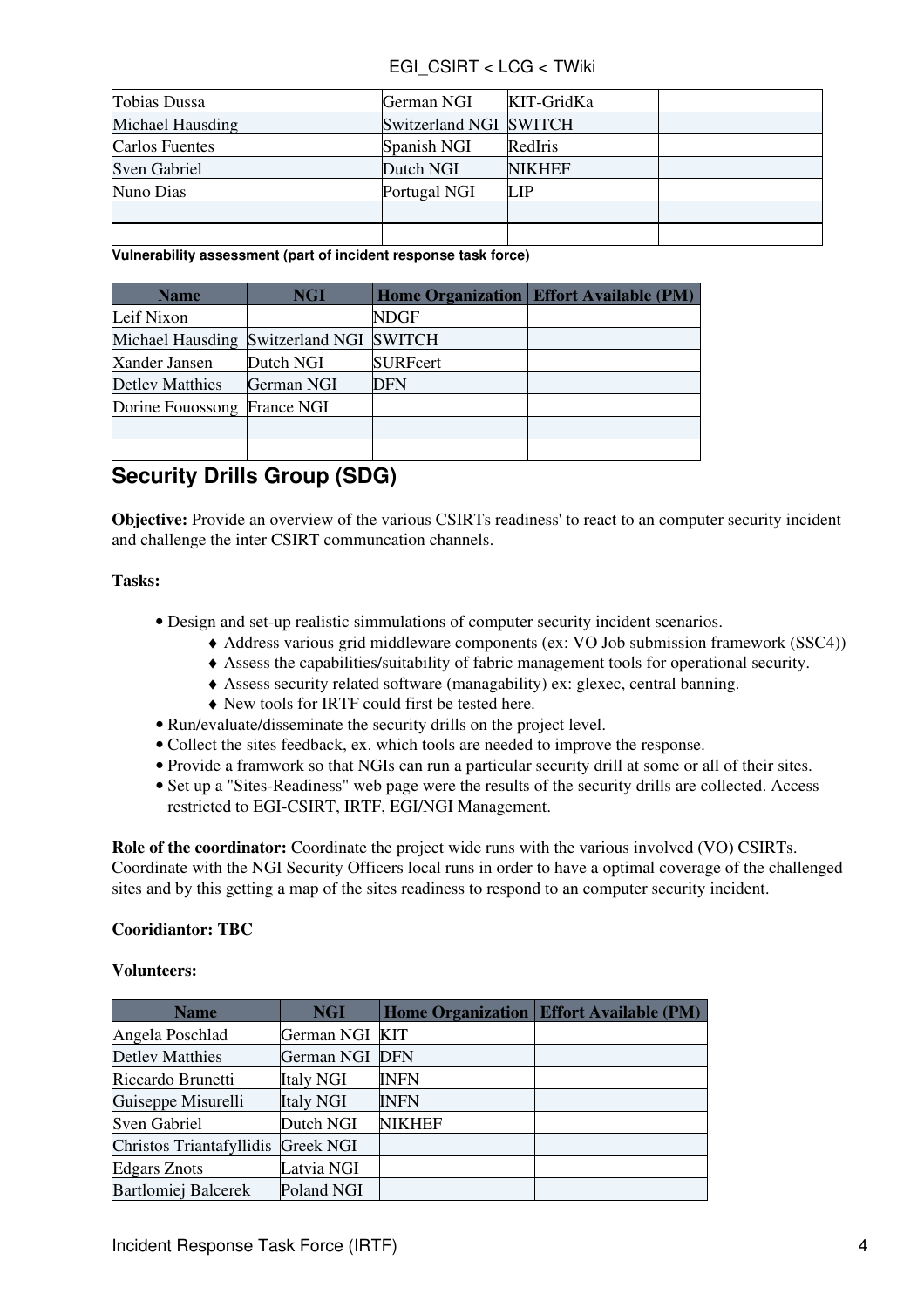| Emir Imamagic | <b>MD NGI</b> |  |
|---------------|---------------|--|
|               |               |  |
|               |               |  |

# <span id="page-5-0"></span>**Security Monitoring Group (SMG)**

**Objective:** Develop, deploy and maintain security monitoring tools.

#### **Tasks:**

- Pakiti:
	- ♦ Further development
	- ♦ Monitor the result of central Pakiti server and raise alarm if necessary
	- ♦ Support NGIs in setting up a national Pakiti instance.
	- ♦ Improve support for non rpm based distributions.
- Tools to trace user activity.
- Nagios:
	- ♦ Further development
	- ♦ Security probes development and maintances
	- ♦ Deploy security probes within the existing Nagios framework
	- ♦ Support NGIs to intergate security probes into their local NGI Nagios framework
- Explore the possibility of using APEL data for security monitoring and security incident handling purpose
- Explore the possibility of creating a security monitoring dashboard to aggreate, consolidate and visualize monitoring results

#### **Coordinator: TBC**

#### **Volunteers**

| <b>Name</b>                | <b>NGI</b>         | <b>Home Organization</b> | <b>Effort Available (PM)</b> |
|----------------------------|--------------------|--------------------------|------------------------------|
| David O'Callaghan          | <b>Irland NGI</b>  | TCD                      |                              |
| Christos Triantafyllidis   | <b>Greek NGI</b>   |                          |                              |
| <b>Jinny Chien</b>         |                    | ASGC                     |                              |
| Daniel Kouril              | Czech Republic NGI | <b>CESNET</b>            |                              |
| Michal Prochazka           | Czech Republic NGI | <b>CESNET</b>            |                              |
| Dusan Vudragovic           | Serbia NGI         | <b>AEGIS</b>             |                              |
| Angela Poschlad            | German NGI         | <b>KIT</b>               |                              |
| <b>Bartlomiej Balcerek</b> | Poland NGI         |                          |                              |
| Emir Imamagic              | MD NGI             |                          |                              |
| Riccardo Brunetti          | <b>Italy NGI</b>   | INFN                     |                              |
| Guiseppe Misurelli         | <b>Italy NGI</b>   | <b>INFN</b>              |                              |
| Dorine Fouossong           | <b>France NGI</b>  |                          |                              |
| Feyza Eryol                | TR NGI             | TUBITAK-ULAKBIM          |                              |

### <span id="page-5-1"></span>**Training and Dissemination Group (TDG)**

**Objective:** Raise security awareness and improve security for system administrators by providing security training and best practice

#### **Tasks:**

• Plan and organize training events